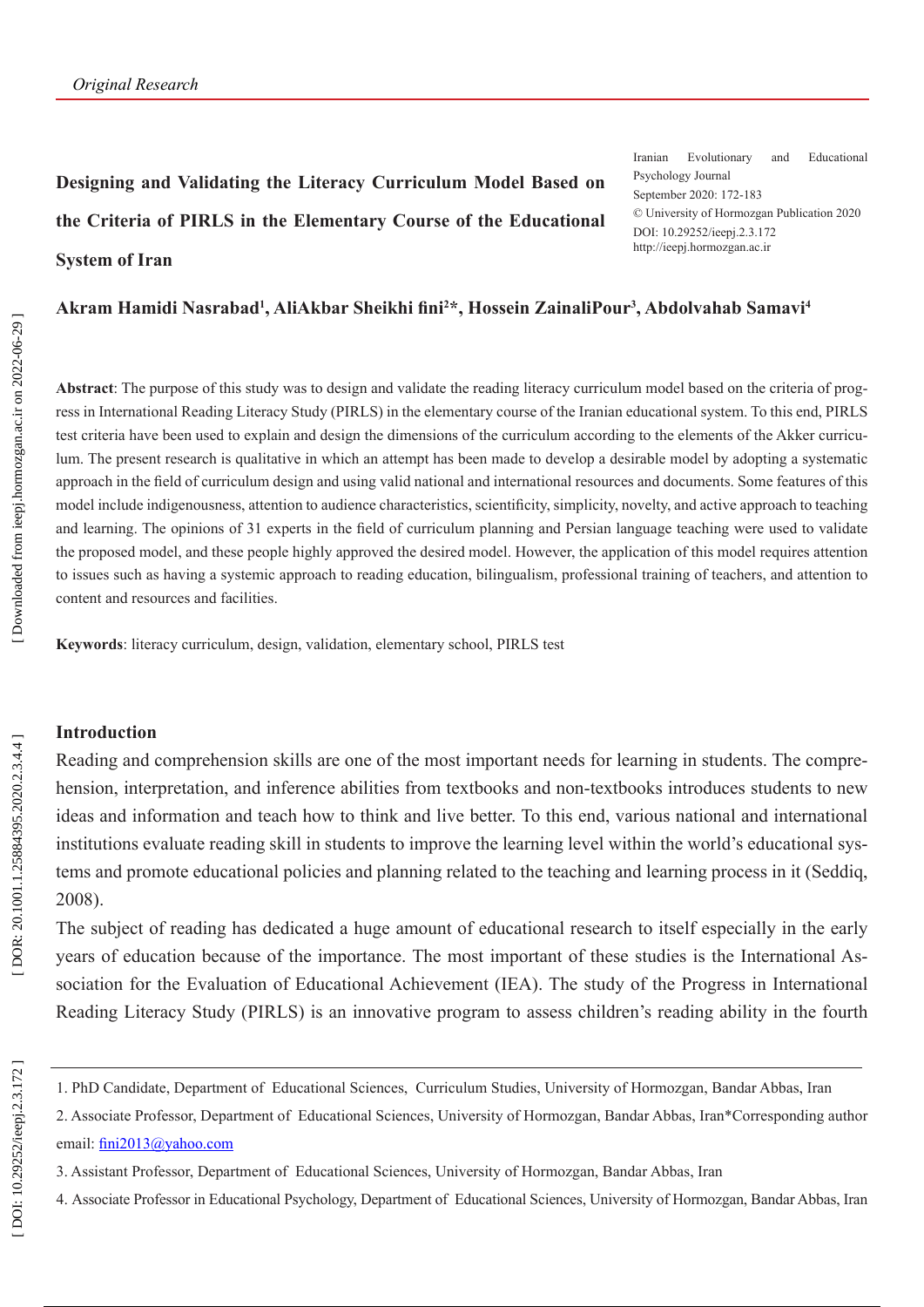grade of elementary school. According to the theoretical basics and framework of reading literacy, reading is focused on written comprehension and recognizing the values, meanings and concepts of words, sentences and receiving knowledge, leaning and purpose of the message that the author has written by using verbal cues and symbols (Karimi, 2008). The international results of PIRLS Assessment Project over four years show that the performance of Iranian students in each course is lower than the overall average, while countries such as Russia, Hong Kong, and Singapore have been able to improve in subsequent courses and achieve first to third ranks despite the low performance in 2001. This significant progress can attract the attention of countries such as Iran to the educational programs and policies of these countries.

The results of studies such as PIRLS indicate that the reading curriculum should be considered more and, if necessary, changes should be made. Studies such as Salehi et al. (2009), Mobarak Ghamsari (2016), Salsabili (2010), Danaye Toosi (2011), Daneshgar et al. (2017), Kalantari (2011), Jafari Saani et al. (2010), and Ghade ridoost (2009) expressed the inadequacy of the efforts made in the curriculum to address literacy and compre hension processes and the existence of major weaknesses in this field. Therefore, the present research seeks to design the characteristics of the desired model of literacy curriculum for the elementary school in Iran to take a new step in explaining and introducing this type of curriculum for planners and policymakers. It is hoped that the model will be considered in the design and development of the curriculum in the elementary school. **Specific objectives**

Review and identifying the logic characteristics of literacy curriculum for the elementary school.

Review and identifying the need assessment of literacy curriculum for the elementary school

Review and identifying the characteristics of reading literacy curriculum objectives for the elementary school. Review and identifying the content characteristics of reading literacy curriculum for the elementary school. Review and identifying the characteristics of reading literacy curriculum learning activities for the elementary

school.

Review and identifying the characteristics of the role of teacher in the literacy curriculum for the elementary school.

Review and identifying the characteristics of materials and resources in the reading literacy curriculum for the elementary school.

Review and identifying the characteristics of learners grouping in the reading literacy curriculum for the ele mentary school.

Review and identifying the characteristics of time and place in the reading literacy curriculum for the elemen tary school.

Review and identifying the measurement characteristics in the reading literacy curriculum for the elementary school.

Accreditation of designed curriculum from the perspective of experts in the field of Persian language teaching.

# **Research Methodology**

The researcher has used qualitative research method (analytical-documentary) to identify the coordinates of the elements of the reading literacy curriculum for the elementary school according to the research objective to examine and identify the characteristics of based on the Akker explanation. The statistical population of the present research consists of two parts including literature and specialized research texts such as articles, books,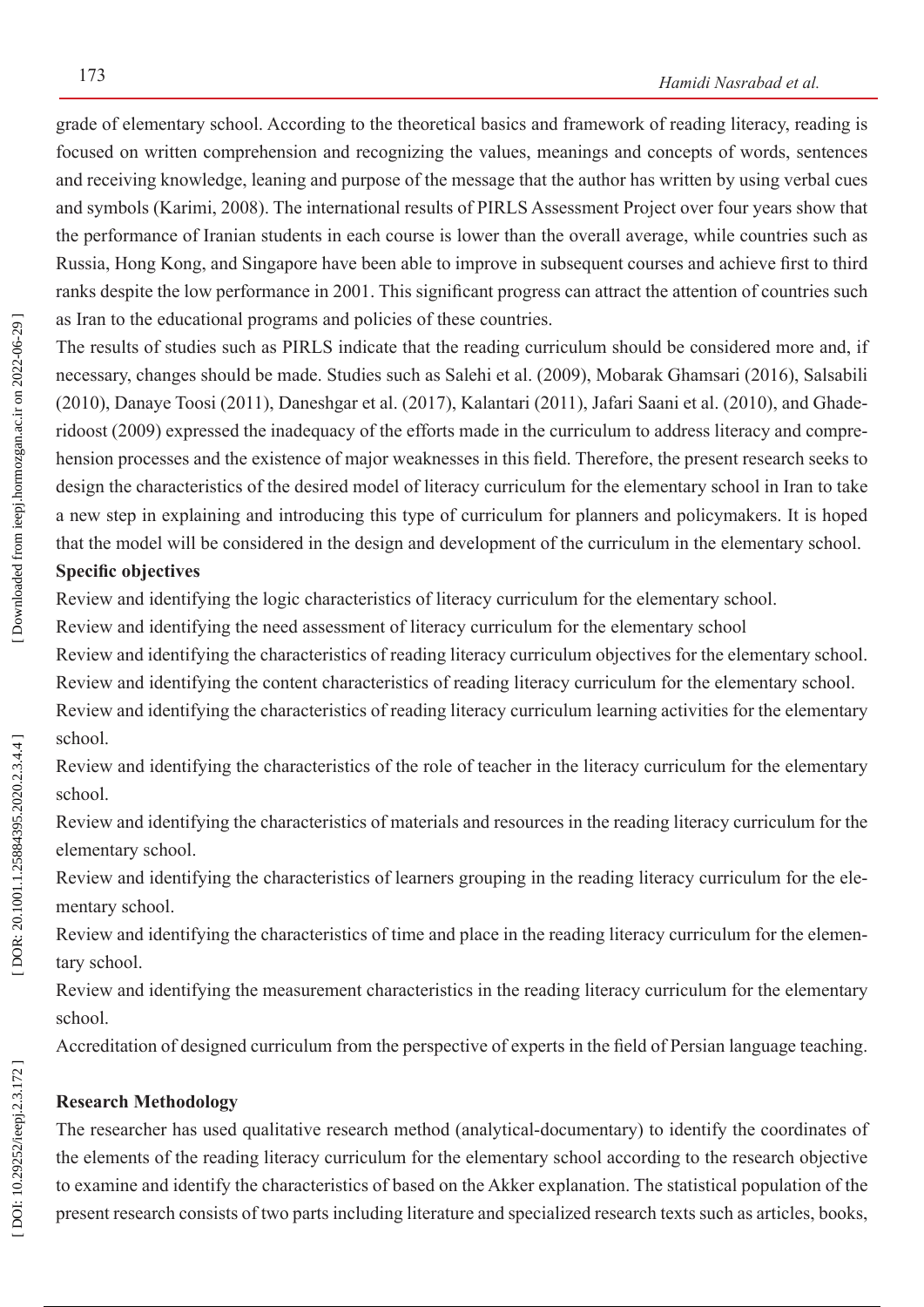research project reports, dissertations, etc. on the components of literacy education as well as the teachings related to this approach. The second part consists of specialists and researchers in the field of reading literacy education throughout the country, whose exact statistics were not available. As a result of the statistical pop ulation, the statistical sample of the present study also consisted of two different sections. In the first section, the approximation of the main resources of this approach, which is available in research sources, was exam ined and commented on. In the second section, 31 people who had research and teaching activities in the field of reading education in the country were asked to cooperate with the researcher. The data collection instru ments in the first section include study files and review of specialized texts (documents) of this approach. In other words, the required information and data were collected in a library manner (using research documents and theoretical literature) in the design stage of the curriculum. Then, the literacy-based implications were extracted. The most important studies that were used in mentioning the characteristics and implications of the mentioned curriculum elements are Danaye Toosi (2011), Karimi (2008), PIRLS Encyclopedia (2016), Zandi (2014), Karimi, Kabiri, Bakhshali Zadeh (2018), Akbari Sheldareh et al. (2012) as well as the content of the upstream documents. In the second section, the researcher designed a researcher-made questionnaire to validate the curriculum. The designed curriculum was presented to the relevant experts using an open-ended questionnaire containing the characteristics of the curriculum elements and corrective comments were ob -



**Figure 1.** The practical framework of the proposed model

tained and reviewed.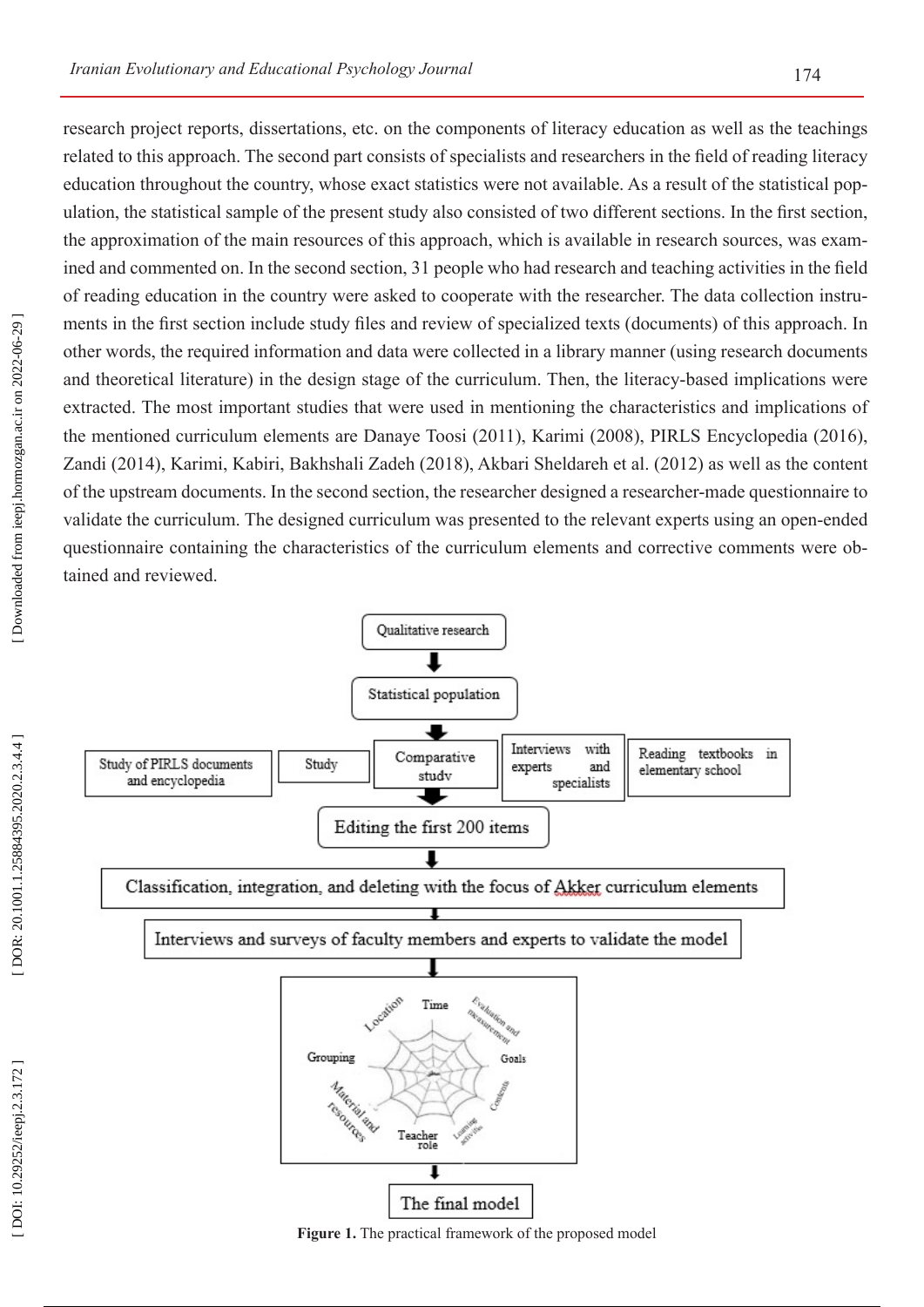#### **Results**

Research literature illustrates that the content of textbooks are not well considered the components of literacy, especially comprehension processes. In other words, the level of attention of reading textbooks in elementary school to the objectives and processes of reading does not have a suitable and worthy position, and the main weakness in this regard is very obvious. Therefore, it is necessary to pay attention to the components of such an approach in the content of curricula by the authors and compilers of such programs to train students familiar with information texts and comprehension skills. In this regard, it was necessary to design a suitable literacy curriculum for the elementary school in Iran to be used by the administrators of this specialized field in com piling and writing the content of textbooks. Therefore, the researcher tried to select the types of elements of the curriculum that are best suited to the literacy approach considering the findings of the research and examining the research texts and looking at the theorists in the field of curriculum. To this end, the researcher chose Akker explanation of the curriculum and considered in compiling the features of the model.

Akker argues that the core (logic) of a curriculum is usually related to learning goals and content. This core generally guarantees changes to many other aspects of the learning plan. The pivotal role of logic or the reason of curriculum, which is the general role and main mission of the curriculum acts as a guiding component in the decision-making process of the curriculum. Thus, the arrangement of the elements of the curriculum can be shown in a special way in which all the elements and components are connected and related to each other around the main logic of the curriculum. The core and nine spider web, refers to the ten parts of a curriculum, each of which is about one aspect of learning program of learners. Nine elements have been mentioned for the curriculum. These elements are 1) Setting objectives, 2) Contents, 3) Learning activities, 4) Teacher role, 5) Materials and resources, 6) Learning time, 7) Learning location, 8) Grouping learners, and Evaluation. The main dimensions and characteristics of the literacy curriculum, which are conceptualized in this study based on the Akker model, are listed (Table 1).

| <b>Curriculum Elements</b>       | Item                                                                                                                            |
|----------------------------------|---------------------------------------------------------------------------------------------------------------------------------|
| Principles<br>and<br>foundations | Applying a monotheistic naturalistic approach<br>1.<br>The principle of program flexibility<br>2.                               |
|                                  | 3.<br>The principle of child-orientation<br>Proportional attention to the constructive role of man and woman<br>4.              |
|                                  | 5.<br>Pay attention to most geographical areas<br>Emphasis on indirect methods<br>6.                                            |
|                                  | The principle of centrality of communication approach<br>7.<br>Paying attention to human knowledge in various fields<br>8.      |
|                                  | Paving the way for continuous reading<br>9.<br>Cultivate auditory and visual memory<br>10.                                      |
|                                  | Pay attention to multiple intelligences<br>11.<br>Pay attention to the expansion of the vocabulary<br>12.                       |
|                                  | Activity-based principle<br>13.<br>The principle of holistic approach<br>14.                                                    |
|                                  | The principle of movement from simple to evolved form<br>15.<br>The principle of preparing learning opportunities<br>16.        |
|                                  | The principle of reinforcing critical thinking and creativity<br>17.<br>Improving lifestyle etiquette<br>18.                    |
|                                  | Readability at all levels of education<br>19.<br>Using the latest achievements in the field of literature and psychology<br>20. |

**Table 1**. The main dimensions and characteristics of the literacy curriculum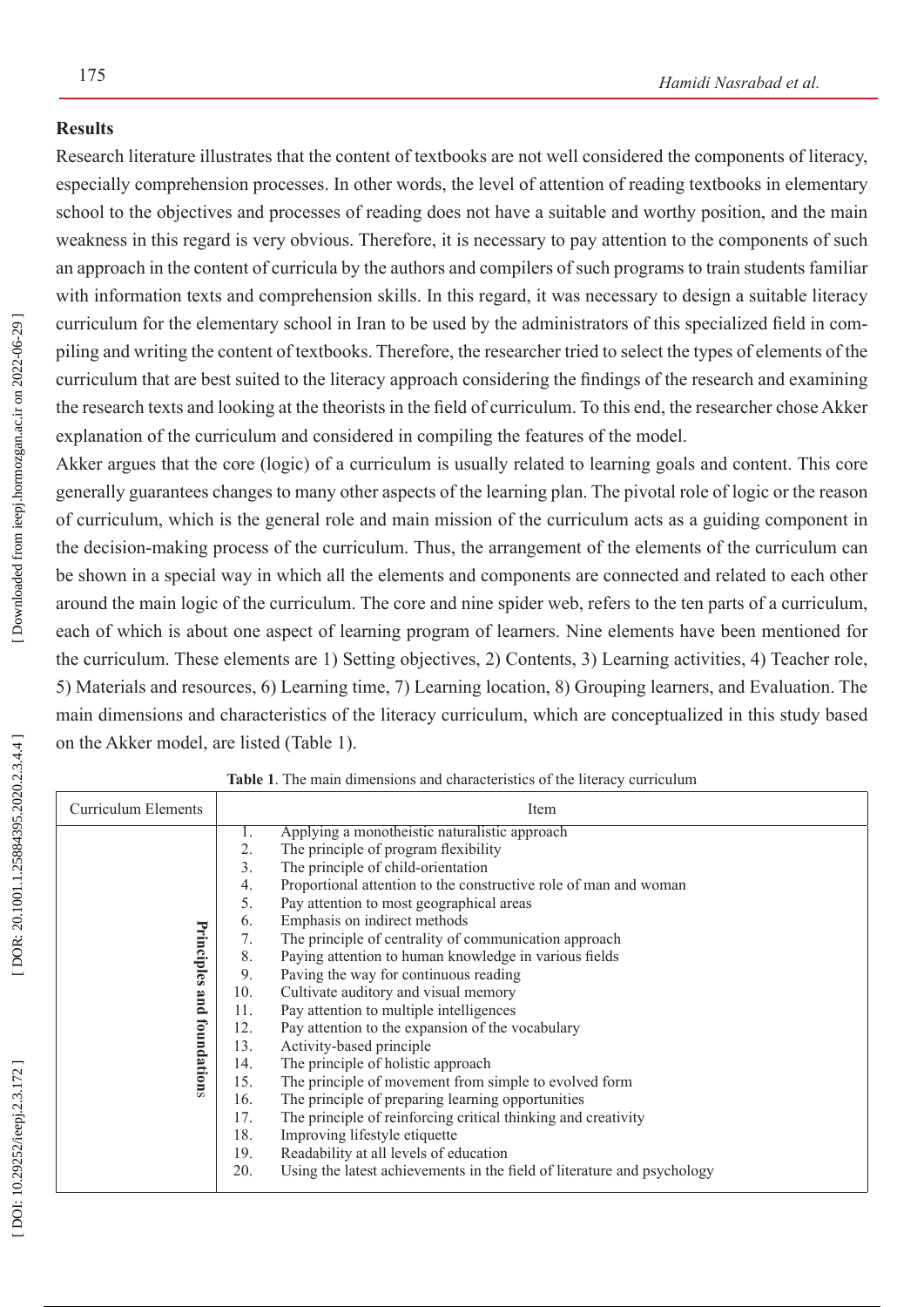| Logic<br>(Why should learners<br>learn to read?)                                                      | 1.<br>Academic success<br>2.<br>Predicting reading in the future<br>3.<br>Self-increasing reading                                                                                                                                                                                                                                                                                                                                                                                                                                                                                                                                                                                               |
|-------------------------------------------------------------------------------------------------------|-------------------------------------------------------------------------------------------------------------------------------------------------------------------------------------------------------------------------------------------------------------------------------------------------------------------------------------------------------------------------------------------------------------------------------------------------------------------------------------------------------------------------------------------------------------------------------------------------------------------------------------------------------------------------------------------------|
| <b>Needs assessment</b><br>(The distance between<br>the current and the de-<br>sired situation)       | 1.<br>Understanding elementary school students in terms of individual characteristics, regional language<br>2.<br>Identifying the ultimate objectives and outcomes<br>3.<br>Level of general knowledge and skills<br>$\overline{4}$ .<br>Using mother tongue<br>5.<br>Identifying weaknesses in the dimensions of the individual, society, content, facilities                                                                                                                                                                                                                                                                                                                                  |
| <b>Objectives</b><br>(What<br>objectives<br>do learners learn to<br>achieve?)                         | Extracting objectives from the three resources of current needs of the society, students' interests and<br>1.<br>needs, the nature of the subject<br>Promoting a culture of reading<br>2.<br>3.<br>Reading as a strategic skill<br>$\overline{4}$ .<br>Classification of objectives into three levels of cognitive (raising the level of comprehension, interpre-<br>tation, and comprehensive inference), emotional (creating interest and motivation to read), and psycho-                                                                                                                                                                                                                    |
| Content<br>(What<br>do<br><b>learners</b><br>learn?)                                                  | motor (having independent study).<br>Development of content based on need assessment and set objectives in the previous step<br>Ι.<br>2.<br>Pay attention to children's literature<br>3.<br>Pay attention to global literature<br>Pay attention to classical, ancient, and folk literature<br>4.<br>5.<br>Pay attention to comprehension processes<br>6.<br>Content selection criteria based on objective, level, and time<br>7.<br>Considering the difficulty levels of textbooks<br>8.<br>Selection of content in 4 stages: determination of linguistic species, linguistic elements, non-verbal, and<br>translingual elements                                                                |
| <b>Learning activities</b><br>(How<br>do<br><b>learners</b><br>learn?)                                | Awareness of correct study and learning strategies<br>1.<br>$\overline{2}$ .<br>Extensive reading<br>$\overline{3}$ .<br>Read comprehension education<br>$\overline{4}$ .<br>Using mental mapping                                                                                                                                                                                                                                                                                                                                                                                                                                                                                               |
| The role of the teacher<br>(How does the teacher<br>facilitate the teaching<br>and learning process?) | Teacher's professional qualifications (communication, pedagogy, specialized knowledge, organization,<br>1.<br>behavioral competence)<br>Mastering the methods of teaching-learning techniques, unit method of work, storytelling method, book<br>2.<br>reading, learning method through cooperation, dramatic method, visual method in word teaching, use of<br>metacognitive strategies, problem solving method, memorization and repetition method, question and<br>answer method, group discussion method, role playing method, novelization method, silent method,<br>puppet method, complete behavioral method, poetry method, and anthem reading<br>Educational media, multisensory media |
| <b>Materials and resources</b><br><b>Element</b><br>(What helps learners to<br>learn?)                | 1.<br>2.<br>Computer<br>3.<br>Library<br>4.<br>Books and all written materials<br>5.<br>Teacher<br>Guidebook<br>6.                                                                                                                                                                                                                                                                                                                                                                                                                                                                                                                                                                              |
| Learner grouping ele-<br>ment<br>(Whom do they study<br>with?)                                        | 1.<br>Individual grouping<br>2.<br>Collective grouping                                                                                                                                                                                                                                                                                                                                                                                                                                                                                                                                                                                                                                          |
| <b>Location element</b><br>(Where do they learn?)                                                     | Classroom<br>1.<br>2.<br>Library environment<br>3.<br>Workshop<br>4.<br>School yard                                                                                                                                                                                                                                                                                                                                                                                                                                                                                                                                                                                                             |
| The element of time<br>(When do they learn?)                                                          | First to third grade more than 243 hours<br>1.<br>2.<br>Pay attention to studying in all courses<br>3.<br>Pay attention to lifelong learning and not be limited to class time                                                                                                                                                                                                                                                                                                                                                                                                                                                                                                                   |
| Measurement element<br>(How far have they pro-<br>gressed in learning?)                               | Evaluation of the language learning program through (descriptive evaluation, written-oral tests and ob-<br>1.<br>servation of behavior, initial, formative and final evaluation)<br>Increase self-confidence and motivation in the learner<br>2.<br>3.<br>Lack of comparison of student performance with another student<br>4.<br>Paying attention to learners' differences in terms of individual, cultural, linguistic, ethnic, religious,<br>gender, etc.<br>Use a variety of methods and tools tailored to the content and learning levels<br>5.<br>Parental involvement in the evaluation process<br>6.                                                                                    |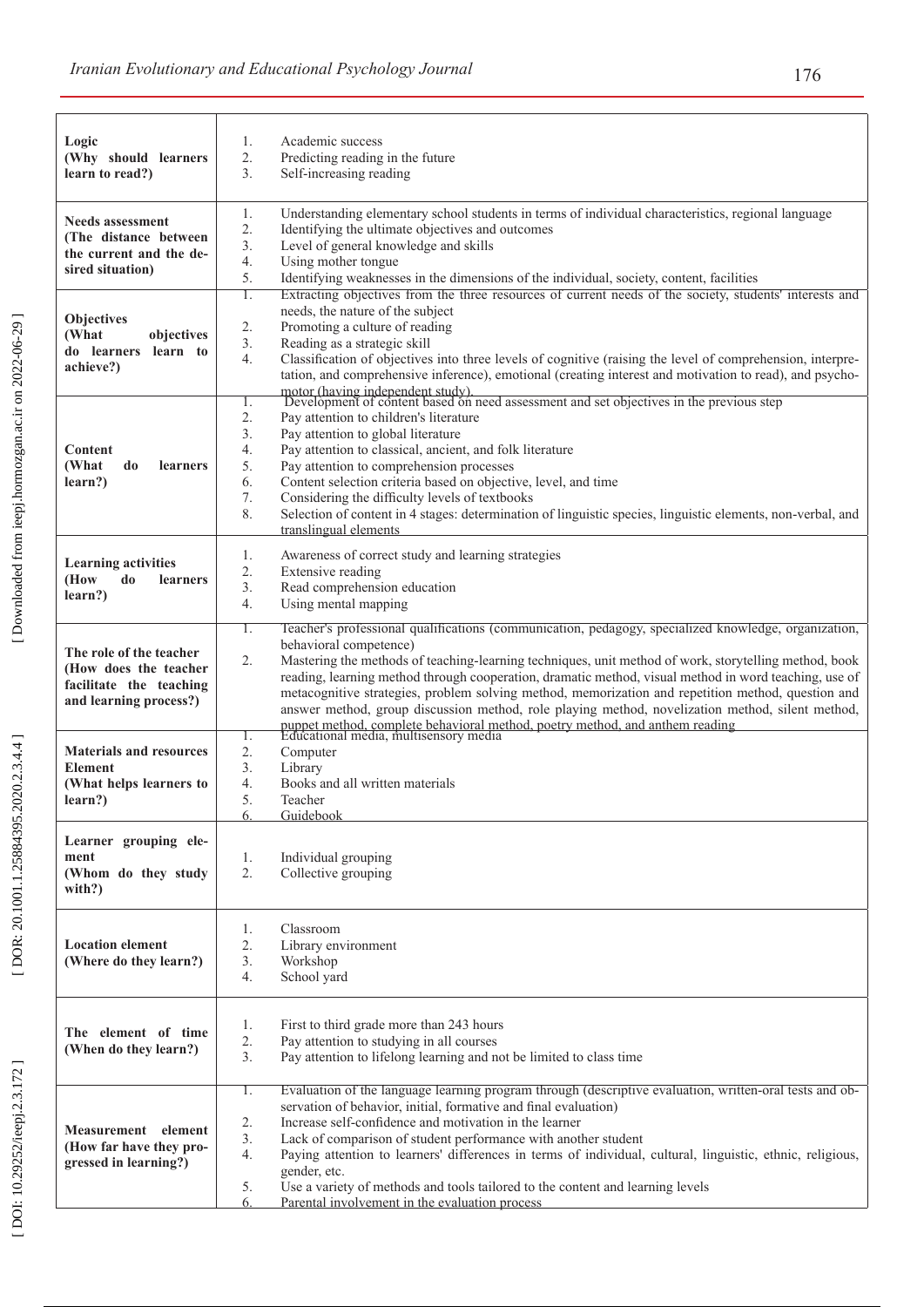#### **Discussion**

The design and validation of the reading literacy curriculum model were considered in this study. According to the research findings, it can be said that:

The concept of reading literacy in the curriculum perspective means providing the possibilities for students to find a broad horizon to study and read in their formal education and personal life. Therefore, they can perform reading with love and passion, along with a deep understanding and evaluation of the text to make more con nections between their teachings and real life.

The idea of reading literacy curriculum is a kind of conscious and organized effort to lead the learner to a deeper understanding and evaluation of texts. Therefore, they can analyze, deduce, and draw conclusions from everything they read while having a high level of understanding.

According to the proposed model, reading education and strengthening reading literacy requires the cooper ation and participation of all elements and institutions. The family and parents are responsible since the birth of their child, and they play an important role in fostering literacy in the student together with the school and formal and informal institutions.

Based on the proposed model, the objectives are not predetermined, but multiple and may be defined for the classroom and the school based on the issues that occur in the society. Meanwhile, attention to the local lan guage and cultural and linguistic differences also affect the type of goals and should be considered.

Content should be designed and developed in such a way to provide opportunities for social interactions of all students considering their linguistic and regional differences that decrease in self-confidence and cause reading disorders. While considering the differences, it should familiarize the learner with the types of texts and how the process of comprehension and analysis and evaluation of texts to increase the motivation and comprehensive interest, to provide the ground for continuous study along with deep understanding.

Appropriate individual and group activities, play, narration, reading, book reading, storytelling free reading, visual style, role play, puppet style, complete behavior, poetry and anthem reading, problem solving, meta cognitive strategies, reading and news reporting, radio School, TV presenter, summary writing, game-based reading instruction, Jigsaw technique, etc. should be used as interviewed experts for the most important teach ing-learning methods. Using active methods helps the student to get acquainted with different types of texts to analyze and critique the desired text.

Evaluation methods in this model are not similar to conventional methods, which is more process-centered. In this method, and especially during group discussions, teachers ask students to analyze the texts to shed more light on the text.

The proposed model is consistent with the findings of Jafari Saani et al. (2008) in the "Content" element. Jafari Saani et al. emphasized on paying attention to comprehension processes to increase inclusive ability to analyze and evaluate texts. The proposed model cited critical literacy as the most important tool for in-depth reading by Krug (2010) study entitled "Can Students Read Beyond a Text?" Moreover, the evaluation element in the proposed model is consistent with Fajardo's (2016) research in terms of attention to genuine evaluation. He reported the assessment methods of students as writing narratives or interpretive and explanatory essays, as well as evaluating texts based on intellectual puzzles.

### **Principles and Foundations**

One of the advantages of this designed model is the development of principles and foundations for the reading literacy curriculum of the elementary school of Iran. The reason is that every program must consider principles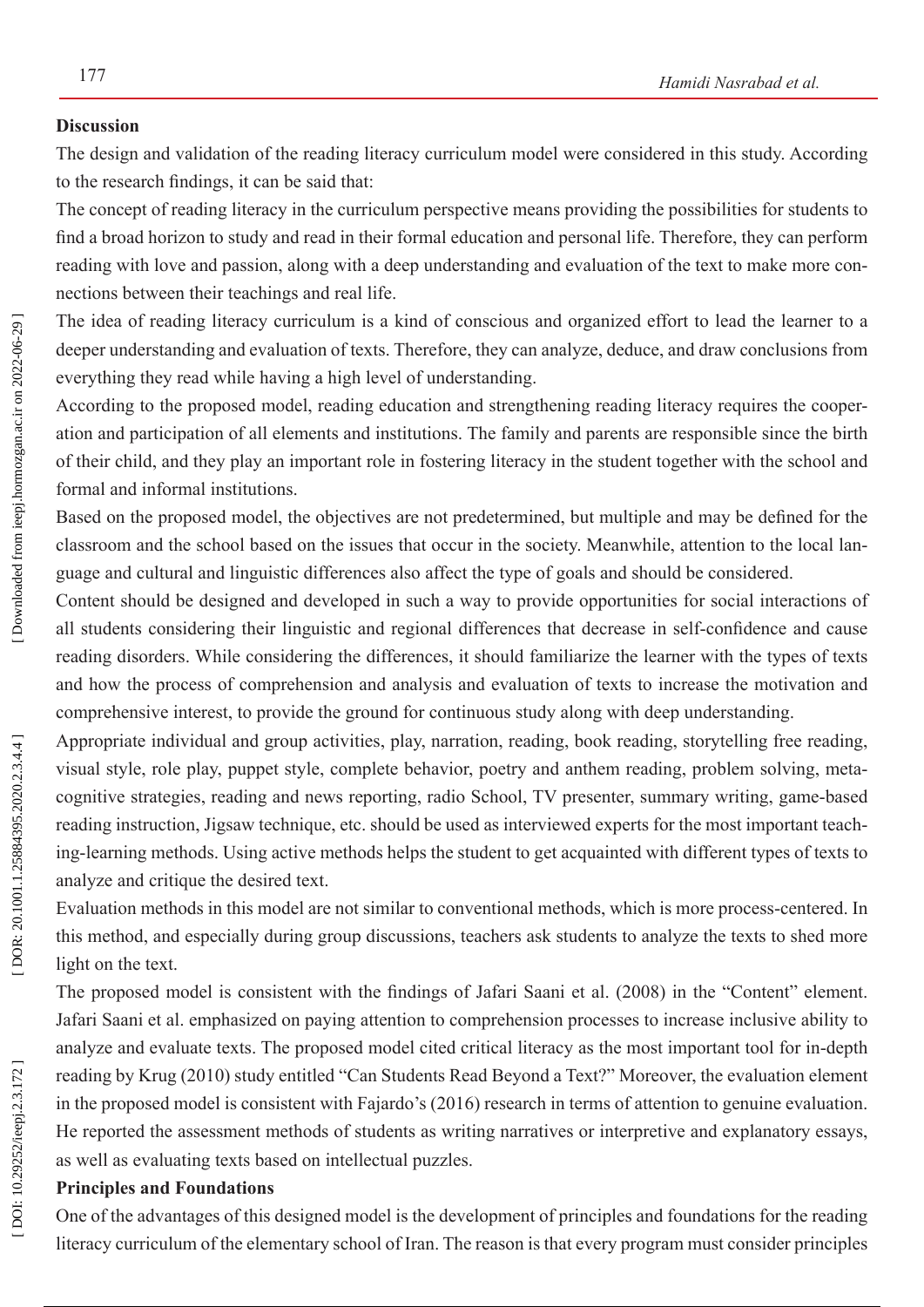and move in that direction.

This program was originally designed based on the Akker ten-suggestion model, and there is no element called Principles and Needs Assessment in the Akker model. Therefore, the researcher developed the principles, foundations and needs assessment before the objectives and other elements of the curriculum based on the research background and comparative study to match the program with the above documents.

There are three types of models in designing a curriculum, which are based on three sources of information (student, subject, and community). The first model is the student-based model as a source of information, the second model is the study subject as a source of information, and the third model is the society-based pat tern as the source of information. Of course, each of these models has its advantages and disadvantages. The present foundations emphasized all three sources of information including student (the appropriateness of the program to the abilities, needs, and interests of the children), the study subject (the activity of studying and reading is the key to success in other subjects), and society (Reflection of the principles, values and policies of school, family and society in the concepts of reading and promotion of reading culture and attention to indigenous and local culture and emphasis on reading and reading lifelong and active). Therefore, a model based on all three sources of information has been used in designing this curriculum, but with a student-centered approach. In a way, it can be said that a combined model has been used, which is mentioned in the principles and foundations of the present research (learning to read is student-centered, skill-based and integrated). The game-based learning and strategy-based learning are emphasized as a prerequisite for learning in principles and foundations of this model.

#### **Needs assessment**

Paying attention to the situations and requirements of the executive environment and the implementation of programs in different environments makes it necessary to pay attention to the issue of needs assessment in the curriculum. Curriculum experts have long sought what should be taught in schools. What topics should be covered in the curriculum? Who and at what level should make program decisions? And most importantly, what are the main criteria for developing and implementing a curriculum? All of the above questions revolve around a fundamental issue, which is measuring needs and using the results of curriculum decisions.

The history of education had always been full of different perspectives and point of views to determine what should guide school curricula as the goal and purpose of education. As Tonz pointed out, the curriculum has long been the scene of conflicting views, namely the traditional thematic and child-centered approach. Tradi tionalists (subject-oriented) focus on adult values and accumulated human knowledge as a legacy of the past, and child-oriented sees the learner as an essential source of information in curriculum decisions. Gradually, attention to society and its basic needs became a source of information with social change, and a group called Social Behaviorists was formed who emphasized the use and usefulness of school curricula in solving peo ple's problems in social life. Dewey (1902) published an article entitled "The Child and the Curriculum", and identified three main factors of learning, society, and subjects as the basic elements of the educational process. At the same time, he points out that these three factors are separate from each other. However, he emphasizes that the subject matter should be harmonized with the growth of the learner, and this requires a deliberate and intelligent reconstruction of the subject matter. Contrary to Dewey's enlightenment, the background of the curriculum, the subsequent amendments and actions were organized in such a way that one source ruled over other sources of information in each period. In fact, in the 1940s and even today, Dewey's followers tended to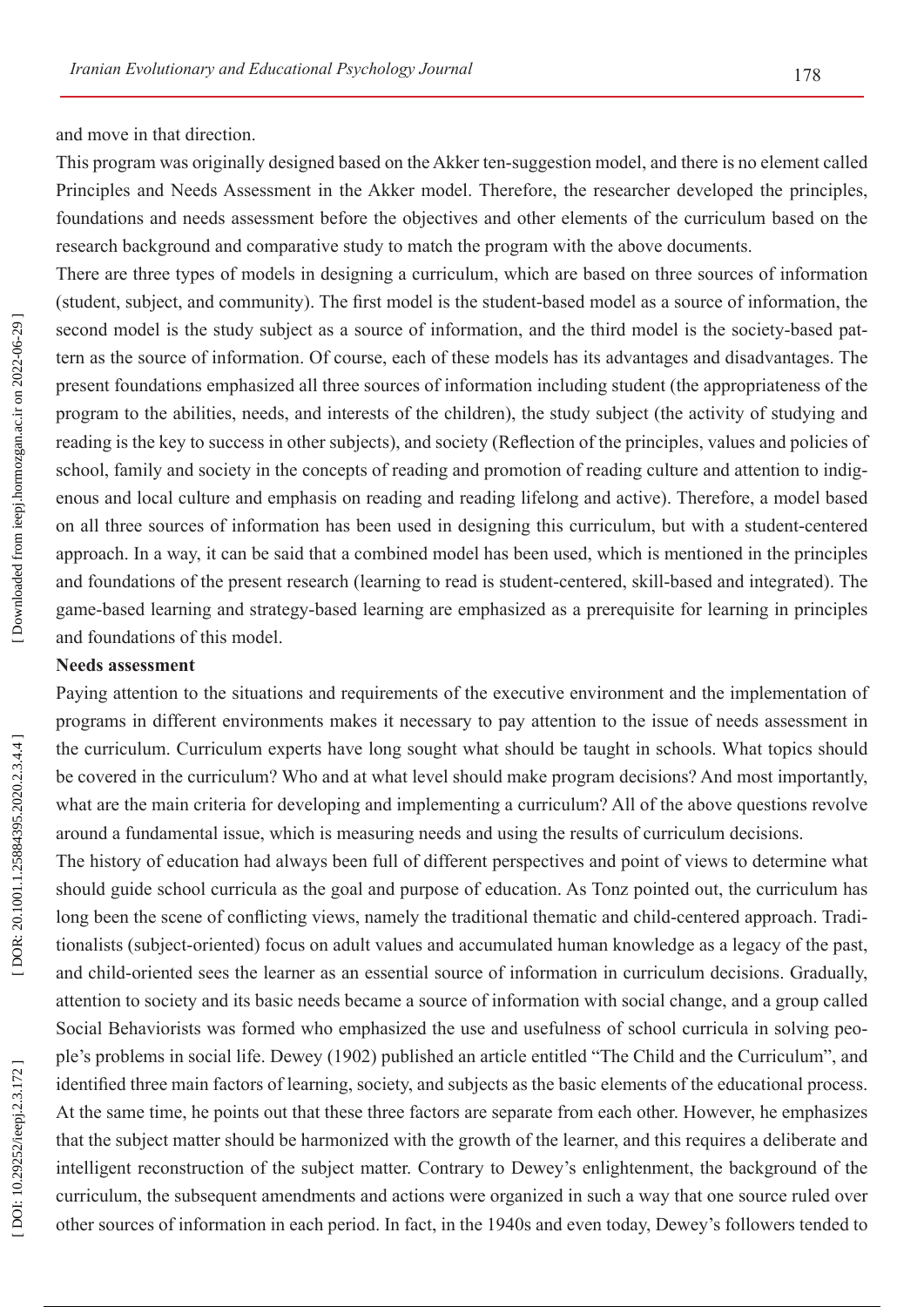emphasize one or more of these principles than others (Bandak, 2014).

Ralph Tyler not only looked at the sources of information by asking four basic questions about objective, op portunity, method, and evaluation but also focused on the distinction between educational need and evaluation need. The same trend that Dewey introduced years ago was revealed in Tyler's model. Nevertheless, Dewey believed that these fundamental factors should be considered in a related way especially the subject matter should be reconstructed according to the needs of the students.

However, the history of the curriculum and the review of expert opinions regarding the need assessment show that most of them have examined need assessment as a component, whether in the development of the program or in the implementation of the program. Therefore, it seems necessary to pay attention to the topic of need assessment in the curriculum given the need to adapt curricula to the needs of students and society and har monize them with changes and developments in the world and the importance of the participation of different social groups, parents and students in curriculum planning.

# **Logic**

Akker added the element of "logic and reason" to Klein's nine elements. The purpose of logic is to answer one why for each element. Why choose this objective? Why choose this location? Why use this method to convey concepts? Why should learners learn the Elements of the Curriculum Logic Questionnaire? What are the objectives of learners to achieve? What do learners learn? How do learners learn? How does the teacher facilitate the teaching and learning process? What helps learners to learn? Whom do they study with? Where do they learn? When do they learn? How far have they progressed in learning? In this view, the pivotal role of logic causes the arrangement of elements of the curriculum elements to be in the form of spider webs.

There are several benefits to using a spider web model in identifying curriculum elements:

This model depicts the relationship between the different elements of the curriculum.

This model clarifies the pivotal role of logic and reason of curriculum in the planning explanation model.

It shows that the low quality of each element casts doubt on the whole curriculum.

#### **Setting objectives**

Setting objectives is one of the most important elements among the elements of the curriculum because other elements are formed and oriented based on and influenced by the objectives. Objectives are the foundation of educational planning and provide a general direction. Therefore, they are more related to general concepts. In this model, it has been tried to cover the objectives reading curriculum of the elementary school in a general and comprehensive way so that it can cause the growth of all dimensions of the student. Therefore, the objec tive element in this model is classified into three dimensions of skill, emotional, and cognitive, which is one of the advantages of this model. At the same time, a larger objective lies within the goals of developing the skill, emotional, and cognitive dimension, which is creating a successful life, active and lifelong learning, and increasing the power of inference and evaluation in each student.

# **Content**

After setting the objectives of the curriculum, developing information, concepts, skills, and attitudes is essen tial to achieving objectives. The content element was categorized in line with the objectives in three cognitive, emotional, and skill dimensions, respectively. At the same time, it has been tried to consider the principles of the Iranian National Curriculum Document in selecting and organizing content in content development. An examination of the curriculum's emphasis on reading skills and strategies in Iran showed that the skill of read -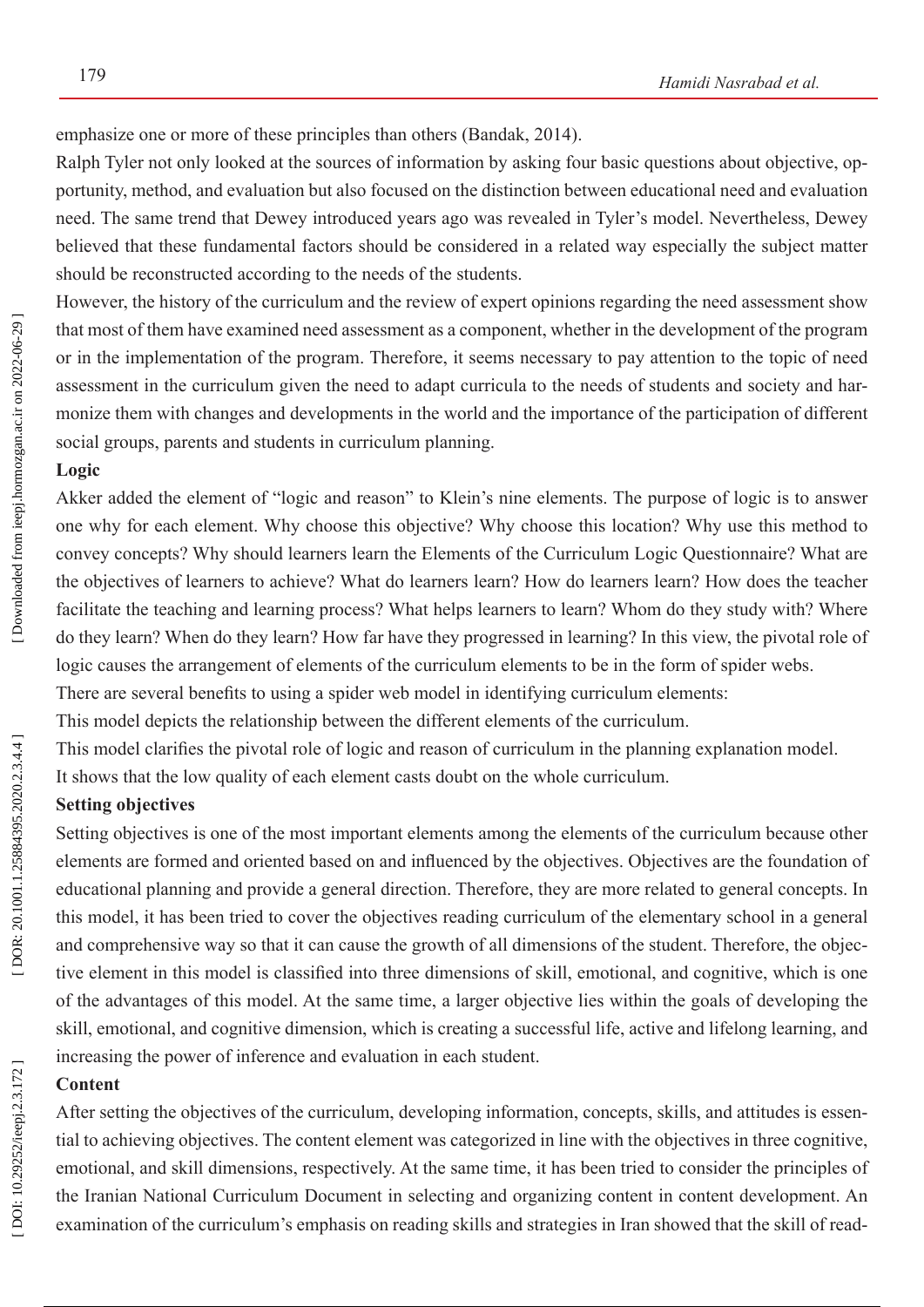ing a continuous text, recognizing the main concept of a text, explaining or providing a reason to interpret the text, comparing different texts and generalizing and concluding based on the text are taught to Iranian students one grade later on an average. The text comparison skills with personal experiences and predicting the next events of the text are taught to Iranian students two grade later on an average than other participat ing countries (Karimi, Kabiri, Bakhsh Alizadeh, 2017), which should be considered in the compilation of content and necessary amendments should be made.

# **Teaching methods**

Teaching methods are responsible for the implementation of curricula. If the curriculum is considered as a theory, its implementation depends on teaching and teaching methods (Yarmohammadian, 2000).

Selecting the teaching methods depends on several factors. Some of them are the subject of the lesson, ed ucational objectives, learners' experience, teacher's experience, educational facilities, time, etc. (Shabani, 2003). The predominant approach in this model is the use of combined methods so that the learner enjoys reading in addition to increasing students' reading skills and familiarity with reading strategies. The gamebased approach, along with technical activities, with an emphasis on comprehension skills to enhance learners' composition, inference, and assessment skills, are methods that are consistent with the Iranian National Curriculum Document.

The use of differentiation strategy is emphasized in this model as one of the teaching methods for students with special needs to meet all the needs of students in reading, which is another advantage of this model. The students include talented students, those with learning and disabilities, bilingual learners, different needs of girls and boys, learners with social, emotional and behavioral problems, and those with different experiences, and cultural backgrounds. Students with special needs can benefit from education and curric ulum appropriately when systematically designed differentiation strategies are used. Another method that was emphasized in this model was the use of game-based methods, plays, storytelling, reading, and so on.

# **Teaching-Learning Activities**

The dominant approach in this element is to take advantage of the activities in which the student feels plea sure, happiness, and satisfaction while learning. Performing various programs of storytelling, play, narra tion, and teaching programs with poetry, anthem, song, etc.

# **Materials and resources**

Materials and resources include tools, topics, environments, and people used to facilitate the learning pro cess. The priority of these materials and resources of learning in reading curriculum of the elementary school is due to the fact that most of this field is practical with tools and equipment that include books, libraries, computers, magazines and publications, alphabet letters, colors, colored paper, music, and so on. Teachers and families, as well as human resources, posters, educational videos, media and television, textbooks, etc., are also materials and resources that are ranked next, respectively.

# **Time and location of learning**

The general emphasis on the element of time in Iran's reading curriculum is on brief and varied activities. Time, in reading, somehow covers all the time of training because all the lessons, while being separate, also include the discussion of reading. However, the amount of time devoted to reading lesson in the elementary school is less than in the first-class PIRLS countries, which should be increased.

In the element of location, having appropriate, calm and welfare conditions of places and library equipment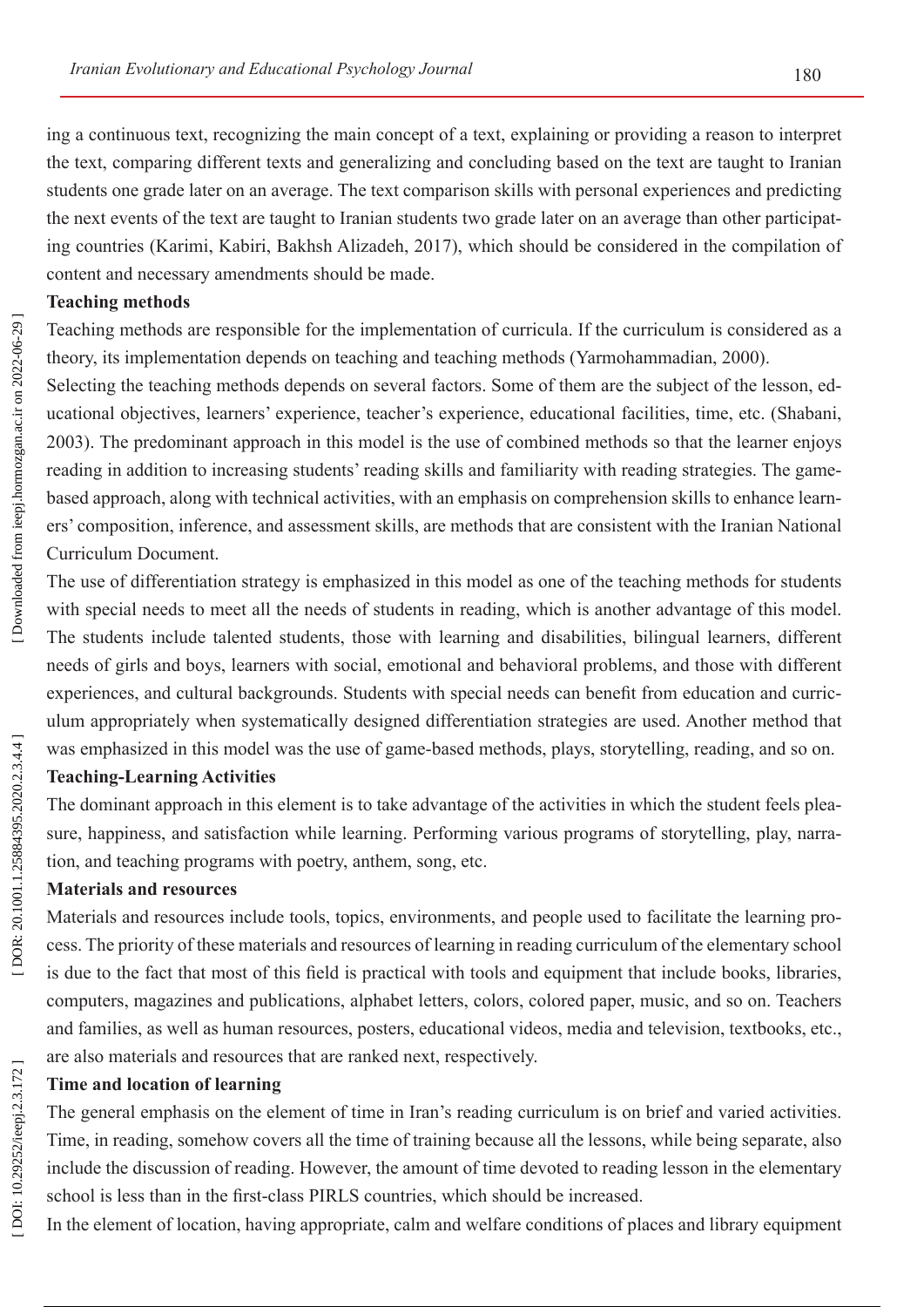has been emphasized as the first priority. Students learn to read better in an environment that is physically and emotionally safe. The appropriateness of the space and equipment to the number of students, their char acteristics, abilities and needs is also emphasized. Proper location and equipment should be used depending on the number of students and their abilities, as well as the type of activity. The use of classroom libraries, school-level libraries, and public and rural libraries are emphasized in the next priorities. It is important for the elementary school teachers to provide students with opportunities for free reading, active play, play, sto rytelling, narration, and more.

# **Grouping**

Given the characteristics of elementary students, in this model, this model especially emphasized the number of class members so that the number of class members is not more than 14 people. Flexible grouping and grouping based on the nature of the activity, interests, abilities, and needs of learners are emphasized in this model. Groupings vary according to teaching and learning strategies, which are influenced by the content of the lesson (Fathi Vajargah, 2009).

# **Evaluation**

The general spirit of evaluation methods in this model is to get out of quantitative evaluation and using descriptive and qualitative evaluation. The first priority of the evaluation method in this model is to use methods that increase self-confidence and inclusive motivation. Evaluation should not cause despair, frustration, fear and anxiety in the learner in line with the National Curriculum Document. Observing the daily behavior of learners during the learning process is emphasized in this model using skill checklist, notes, and a daily registry office is the second priority of the evaluation method. Teacher observations in elementary school may be more prominent than other methods in the evaluation program. The lack of comparing the performance of the learners with other students and paying attention to learners' differences including individual, cultural, linguistic, ethnic, religious, gender, etc., using a variety of methods and tools appropriate to the content and expected descriptive results, and the participation of teachers, students, and parents in the evaluation process are the next priorities of evaluation methods in this model.

Researchers suggest that:

- The reading literacy curriculum model can represent what has been missed in the existing curriculum.

- This model can be considered as a fundamental step as a very key part, in the evolution of the reading curriculum for the elementary school.

- The processes of comprehension and the role and importance of the mother tongue should be considered more.

- Choosing simple and everyday texts should be avoided in the content Cultivating reading skills along with evaluating student texts should be a priority.

- Active methods with the guidance of wise teachers and the use of library resources, storytelling, play, etc. should be emphasized in teaching-learning methods.

- The strategy of the evaluation of students should be changed from memory-centered and quantitative approaches to process-centered and qualitative approaches.

Students who have been accustomed to books and reading since they were children at home, saw their parents reading, enjoyed the appropriate pre-school education, grew "critically" in the formal school environment, had the appropriate educational content, were familiar with the techniques and methods of comprehension analyzes and evaluates any text in-depth examination and then accepts it. Therefore, it is necessary to strengthen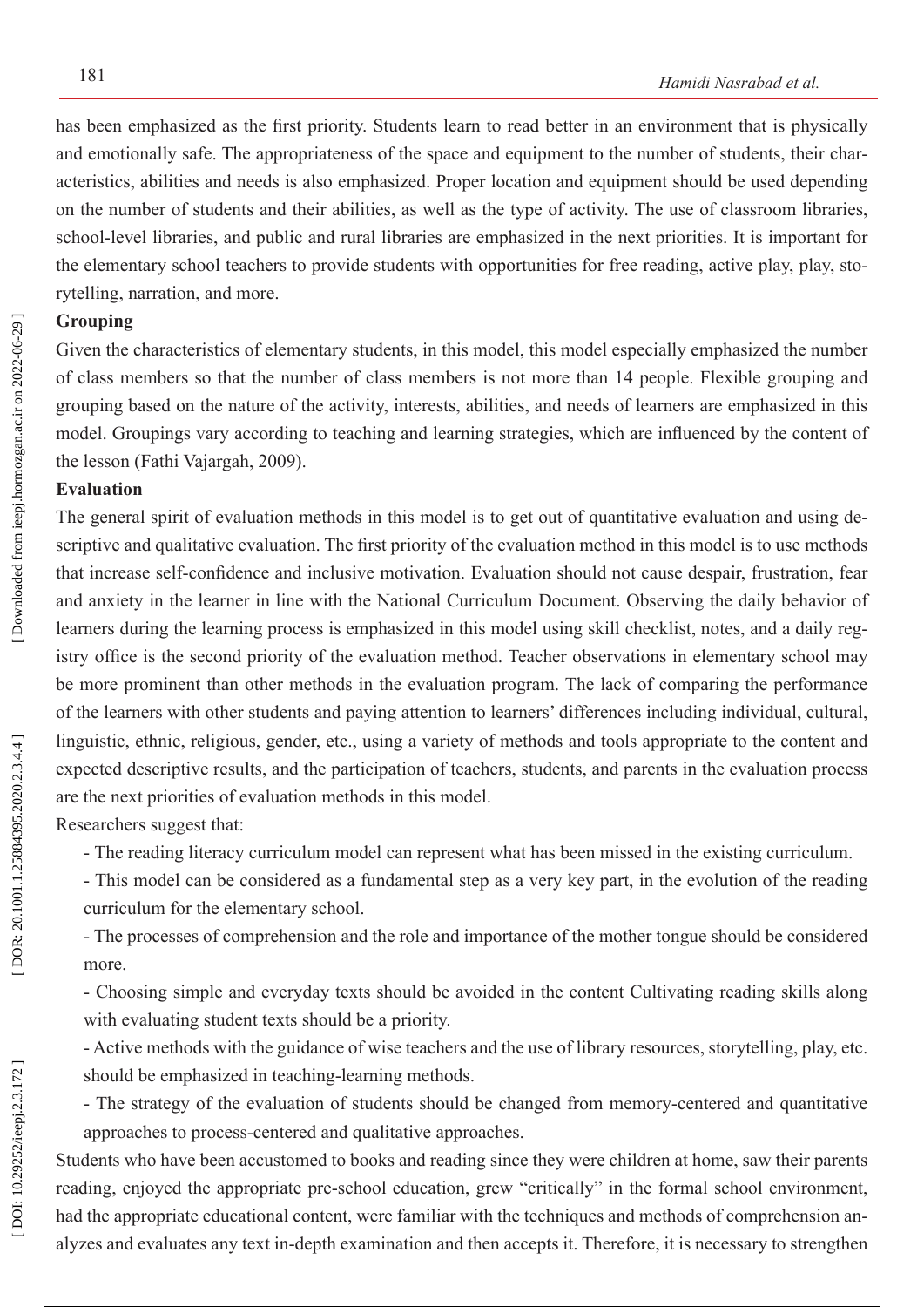and grow this skill, which is not subject to one lesson and time, but is used in all courses and lifelong, which requires the cooperation of all institutions and officials.

1. The Officials of the Ministry of Education, the Educational Research and Planning Organization, and the General Directorate of Education are recommended to make the necessary content amendments and provide additional training materials to learners.

2. Education officials and school principals are recommended to prepare the necessary computer and library facilities to enhance reading literacy.

3. Elementary school teachers are recommended to pay attention to the individual differences of students in choosing the teaching method to engage students in reading by using the minimum facilities.

4. Execution and implementing all the educational programs and activities to having qualified, specialized, and trained teachers. Therefore, the education officials are recommended to hold in-service training courses for present teachers and pre-service courses for newcomer teachers, emphasizing the reading literacy curriculum model in the present study.

The last point is that this model is in the design stage. Thus, it is necessary to identify and analyze the barriers and damages to its production, implementation, and evaluation.

**Funding:** The authors received no financial support for the research, authorship, and/or publication of this article.

# **References**

- Akbari Sheldareh, F., Kajani Hesari, H., Khatami, R. (2012), Basics of Reading in Persian, Lohe Zarrin Pub lications.
- Bandak, M. (2014), designing a desirable model of curriculum for life skills training in elementary school, Allameh Tabatabaei University, PhD thesis, Curriculum planning
- Danaye Toosi, M .(2011), Learning to read in the national language curriculum for elementary school: Evi dence from the United States, the United Kingdom, Singapore and Iran, Quarterly Journal of Iranian Cur riculum Studies, Year 6, No. 21.
- Daneshgar, M. (2017), Skills of high school graduates with a focus on Persian language and literature (Case study: Tehran). Linguistic Research, (8) 1, pp. 231-256.
- Encyclopedia PIRLS 2016. (2017), TIMSS & PIRLS International Study Center, available at: [http://timssand](http://timssandpirls.bc.edu/pirls 2016 /encyclopedia/) [pirls.bc.edu/pirls 2016 /encyclopedia/](http://timssandpirls.bc.edu/pirls 2016 /encyclopedia/)
- Fajardo, M. F. (2016). Teaching Critical Literacy Using Multimodal texts to college students in the Philip pined. A thesis submitted in fulfilment of the requirement for the award of the degree Doctor of Education, University of Wollongong.
- Fathi Vajargah, K. (2009), Principles and Concepts of Curriculum, Tehran, Bal Publications.
- Ghaderidoost, E. (2009), Study of the Objectives and Components of Language Skills Training in Reading, Listening, Speaking and Writing in Persian Language Curriculum of Iranian High School, M.Sc. Thesis, Payame Noor University.
- Jafari Saani, H., Dibayi Saber, M., Ayati, M .(2010), The extent of involvement in the Persian curriculum of elementary school (third and fourth grades) with literacy skills based on PIRLS International Study, Quar terly Journal of Educational Innovation, No. 36, Year 9.